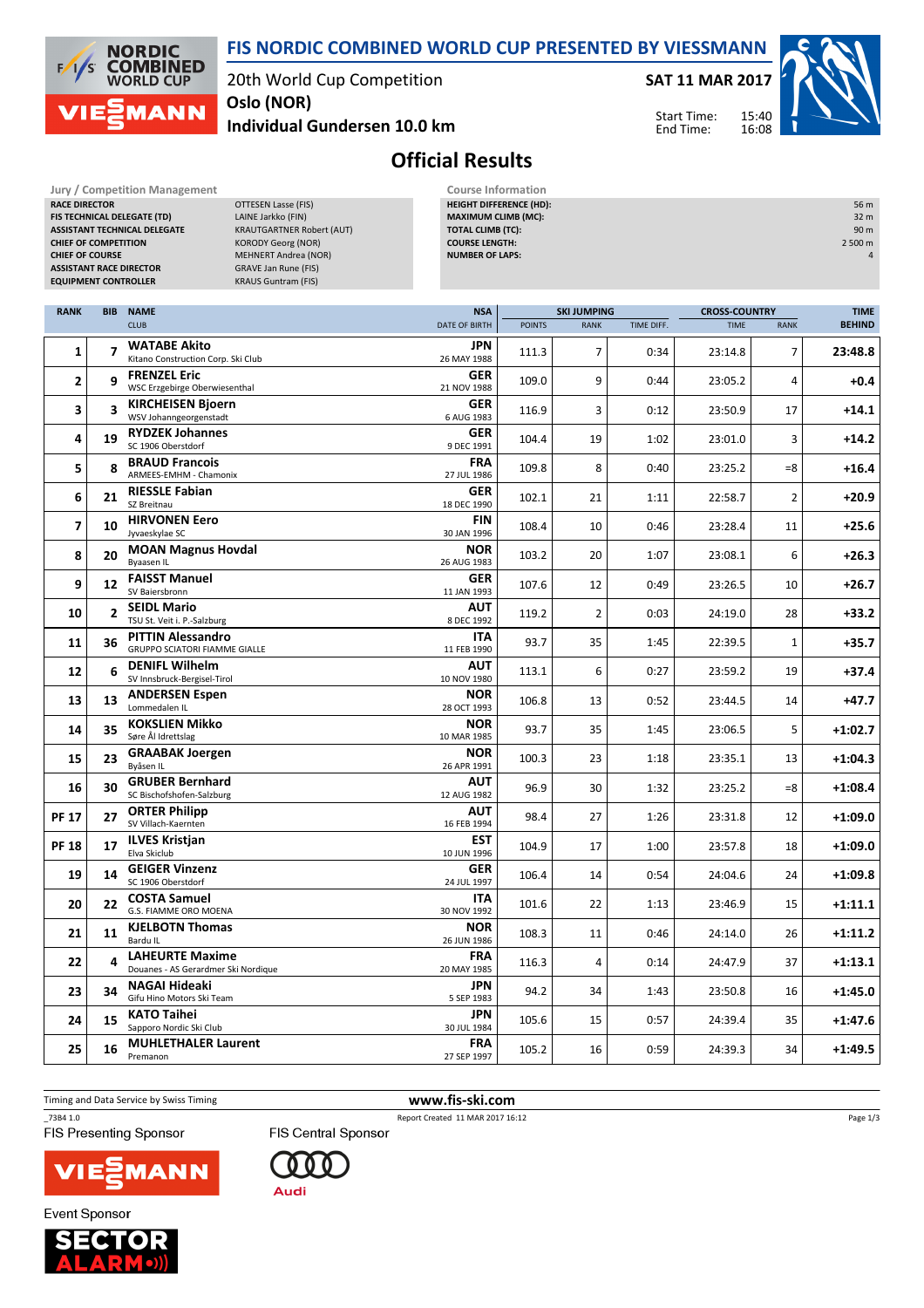**FIS NORDIC COMBINED WORLD CUP PRESENTED BY VIESSMANN**



20th World Cup Competition **Oslo (NOR)**

**SAT 11 MAR 2017**

Start Time: End Time:

15:40



**Individual Gundersen 10.0 km**

## **Official Results**

| <b>RANK</b> | <b>BIB</b>            | <b>NAME</b><br><b>NSA</b>                                    |                           |               |             | <b>SKI JUMPING</b> |             | <b>CROSS-COUNTRY</b> |               |
|-------------|-----------------------|--------------------------------------------------------------|---------------------------|---------------|-------------|--------------------|-------------|----------------------|---------------|
|             |                       | <b>CLUB</b>                                                  | DATE OF BIRTH             | <b>POINTS</b> | <b>RANK</b> | TIME DIFF.         | <b>TIME</b> | <b>RANK</b>          | <b>BEHIND</b> |
| 26          | 24                    | <b>POMMER David</b><br>SV Innsbruck Bergisel-Tirol           | <b>AUT</b><br>8 MAR 1993  | 99.8          | 24          | 1:20               | 24:20.3     | 30                   | $+1:51.5$     |
| 27          | 33                    | <b>WATANABE Takehiro</b><br>Gallium Ski Club                 | JPN<br>13 JUL 1993        | 94.6          | 33          | 1:41               | 24:04.3     | 23                   | $+1:56.5$     |
| 28          | 25                    | <b>KLEMETSEN Haavard</b><br>Kautokeino IL                    | <b>NOR</b><br>5 JAN 1979  | 99.5          | 25          | 1:22               | 24:31.1     | 32                   | $+2:04.3$     |
| 29          | 28                    | <b>SHIMIZU Aguri</b><br>Euglena Ski Club                     | <b>JPN</b><br>9 MAR 1992  | 98.2          | 28          | 1:27               | 24:33.9     | 33                   | $+2:12.1$     |
| 30          | 5                     | <b>JELENKO Marjan</b><br>SSK Velenje                         | <b>SLO</b><br>22 JUL 1991 | 113.7         | 5           | 0:25               | 25:42.0     | 48                   | $+2:18.2$     |
| 31          | 37                    | <b>HEROLA Ilkka</b><br>Puijon Hiihtoseura                    | <b>FIN</b><br>22 JUN 1995 | 91.7          | 37          | 1:53               | 24:17.9     | 27                   | $+2:22.1$     |
| <b>PF32</b> | 41                    | <b>GERARD Antoine</b><br>Ventron                             | <b>FRA</b><br>15 JUN 1995 | 89.4          | 41          | 2:02               | 24:19.6     | 29                   | $+2:32.8$     |
| <b>PF33</b> | 42                    | <b>LANGE Jakob</b><br>WSV Kiefersfelden                      | <b>GER</b><br>5 AUG 1995  | 87.3          | 42          | 2:10               | 24:11.6     | 25                   | $+2:32.8$     |
| 34          | 38                    | <b>HUG Tim</b><br>SC Gerlafingen                             | <b>SUI</b><br>11 AUG 1987 | 91.1          | 38          | 1:55               | 24:28.2     | 31                   | $+2:34.4$     |
| 35          | 18                    | <b>MUTRU Leevi</b><br>Lahti SC                               | <b>FIN</b><br>16 MAY 1995 | 104.6         | 18          | 1:01               | 25:27.0     | $=45$                | $+2:39.2$     |
| 36          | $\mathbf{1}$          | <b>REHRL Franz-Josef</b><br>WSV Ramsau-Steiermark            | <b>AUT</b><br>15 MAR 1993 | 119.9         | 1           | 0:00               | 26:28.2     | 49                   | $+2:39.4$     |
| 37          | 29                    | <b>TILLER Simen</b><br>Moelven                               | <b>NOR</b><br>26 NOV 1995 | 97.6          | 29          | 1:29               | 25:01.1     | 39                   | $+2:41.3$     |
| 38          | 32                    | <b>PORTYK Tomas</b><br>LSK Lomnice nad Popelkou              | <b>CZE</b><br>6 APR 1996  | 94.8          | 32          | 1:40               | 25:02.0     | 40                   | $+2:53.2$     |
| 39          | 40                    | <b>KLAPFER Lukas</b><br>SC Erzbergland-Steiermark            | <b>AUT</b><br>25 DEC 1985 | 89.6          | 40          | 2:01               | 24:53.6     | 38                   | $+3:05.8$     |
| 40          | 45                    | <b>JOHANSEN Truls Soenstehagen</b><br>Elverum Hopp           | <b>NOR</b><br>26 JUN 1991 | 75.2          | 45          | 2:59               | 24:02.5     | $=20$                | $+3:12.7$     |
| 41          | 31                    | <b>WATABE Yoshito</b><br>Kitano Construction Corp. Ski Club  | <b>JPN</b><br>4 OCT 1991  | 95.2          | 31          | 1:39               | 25:27.0     | $=45$                | $+3:17.2$     |
| 42          | 47                    | <b>MAEKIAHO Arttu</b><br>Kainuun Hiihtoseura                 | <b>FIN</b><br>16 SEP 1997 | 73.9          | 47          | 3:04               | 24:02.5     | $=20$                | $*** +3:17.7$ |
| 43          | 48                    | <b>FLETCHER Bryan</b><br>Steamboat Springs Winter Sports Clu | <b>USA</b><br>27 JUN 1986 | 73.2          | 48          | 3:07               | 24:03.1     | 22                   | $*** +3:21.3$ |
| 44          | 39                    | <b>WEBER Terence</b><br>SSV Geyer                            | <b>GER</b><br>24 SEP 1996 | 89.7          | 39          | 2:01               | 25:26.6     | 44                   | $+3:38.8$     |
| 45          | 46                    | <b>HEROLA Matti</b><br>Puijo Ski club                        | <b>FIN</b><br>9 NOV 1993  | 74.9          | 46          | 3:00               | 24:40.0     | 36                   | $*** +3:51.2$ |
| 46          | 43                    | <b>CIESLAR Adam</b><br><b>AZS AWF Katowice</b>               | <b>POL</b><br>18 DEC 1992 | 83.0          | 43          | 2:28               | 25:13.0     | 42                   | $+3:52.2$     |
| 47          | 44                    | <b>TIIRMAA Karl-August</b><br>Põhjakotkas Otepää             | EST<br>7 JUL 1989         | 77.1          | 44          | 2:51               | 25:28.5     | 47                   | +4:30.7       |
| 48          | 50                    | <b>SOETVIK Sindre Ure</b><br>Il Eldar                        | <b>NOR</b><br>21 SEP 1992 | 71.0          | 50          | 3:16               | 25:07.3     | 41                   | $*** +4:34.5$ |
| 49          | 49                    | <b>SCHUMANN Stephen</b><br><b>UOP Sports Clubs</b>           | <b>USA</b><br>14 MAR 2000 | 71.5          | 49          | 3:14               | 25:20.3     | 43                   | $*** +4:45.5$ |
|             |                       |                                                              |                           |               |             |                    |             |                      |               |
|             | <b>Did Not Finish</b> |                                                              |                           |               |             |                    |             |                      |               |
|             |                       | 26 BEREND Ben                                                | <b>USA</b>                | 98.6          | 26          | 1:25               |             |                      |               |

Timing and Data Service by Swiss Timing **www.fis-ski.com** \_73B4 1.0 Report Created 11 MAR 2017 16:12 Page 2/3**FIS Presenting Sponsor FIS Central Sponsor** 

 $000$ 

**Audi** 



**Event Sponsor**